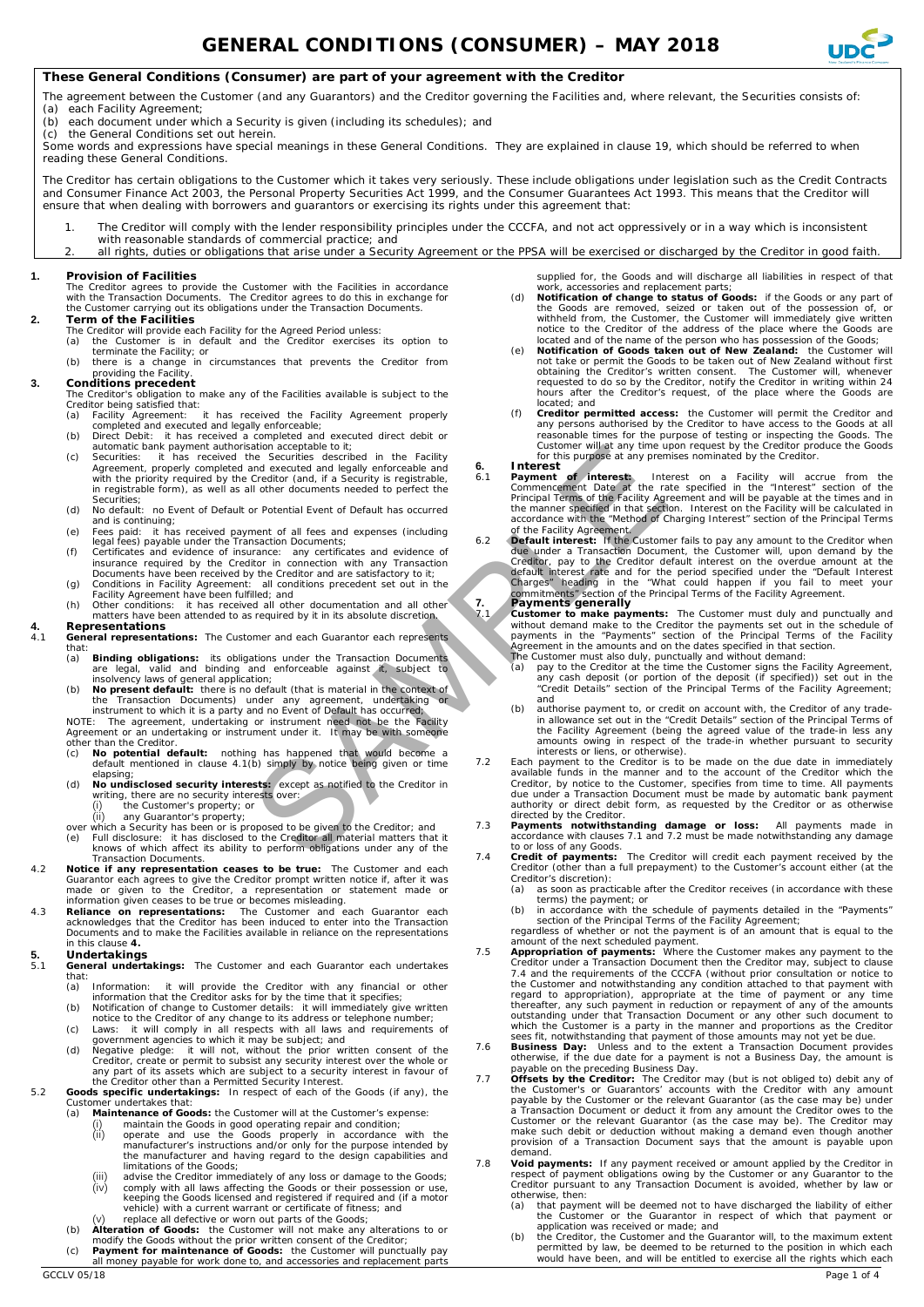would have had, if that payment had not been received or that amount had

not been applied. This clause [7.8](#page-0-5) survives any release or discharge of any relevant Transaction Document by the Creditor.

- 7.9 **Payment times:** For the purposes of the Transaction Documents, any payment received by the Creditor after 10.00 p.m. on a Business Day, or on a day that is<br>not a Business Day, shall be deemed to have been received by the Creditor on<br>the earlier to occur of (a) the date on which the Creditor has t
- available for reinvestment and (b) the next following Business Day.<br>The **Payment of GST:** Any reference in a Transaction Document to the payment of **any amount includes** the payment of any GST payable in respect of such am
- 7.11 **GST inclusive:** Unless otherwise stated, all amounts are inclusive of GST (if applicable). The amount of GST will be based on the rate current at the relevant time in the levant of me in the latter and tervices Tax A
- may result in amounts payable increasing or decreasing, as appropriate. 7.12 **No deductions:** All payments made by the Customer or any Guarantor under any Transaction Document shall be made without any:
	- (a) set-off or counterclaim;<br>(b) deduction: or
	-
	- (b) deduction; or (c) except to the extent required by law, withholding for or on account of tax or duty.
- 7.13 **If deductions are made:** If a law requires the Customer or any Guarantor to make a deduction or withholding for or on account of any tax, fee, levy, or withholding of any nature from a payment to the Creditor:<br>(a)
	- made is to be increased, when the payment is due, by whatever additional<br>amount is needed so that what the Creditor actually receives, after taking<br>into account the deduction or withholding, is what the Creditor would have
	- suffers or cost it incurs because the deduction or withholding was not made; and
	- (c) **Tax receipts:** promptly after making a deduction or withholding, the Customer will give the Creditor a copy of any document relating to the amounts paid or payable in respect of the deduction or withholding.

- **8. Prepayments:** The Customer may not make any part prepayment of a<br>Facility unless the Creditor agrees. If the Creditor agrees to the Customer<br>making a part prepayment, the Creditor will provide a variation letter with<br>d
- <span id="page-1-0"></span>**Presidents the Friedrich Control and The Counter any of the control and the Principal Control and the matter and the control and the control and the control and the control and the control and the control and the control**
- the Creditor a charge in respect of the administrative costs (or average costs)<br>incurred by the Creditor arising from the part prepayment. The amount of this<br>administration fee is specified in the "Credit Fees and Charges"
	-
	- (a) the unpaid balance at the time of the full prepayment;<br>(b) a charge equal to the Creditor's average administrative costs arising from<br>full prepayments of credit contracts in the same class as the relevant<br>Facility Agre
	- (c) an early repayment recovery amount calculated in accordance with clause [8.4](#page-1-1) below.

- <span id="page-1-2"></span><span id="page-1-1"></span>8.4 **Early Repayment Recovery:**<br>(a) An early repayment recovery is an amount that the Creditor charges to<br>recover the loss it suffers when the Customer chooses to repay a Facility early. (b) The amount of the early repayment recovery will depend on:
	- -
		- (i) when the Customer repays the relevant Facility early<br>
		(ii) how much the Customer owes; and<br>
		(iii) how much wholesale interest swap rates have move
	-
	- early. The amount of the early repayment recovery could be significant. (d) To calculate an estimate of the loss the Creditor suffers when the Customer
		- **The first amount:** all of the Sceditor compares:<br>
		 The first amount: all of the scheduled payments and interest<br>
		charges that would have been made over the remaining term of the<br>
		relevant Facility using the wholesale i
		- the Creditor
	- (e) The Creditor adjusts the amounts in clause (d) to recognise that the Creditor receives the money now, instead of receiving it as income over the
	- remaining term of the relevant Facility. (f) Once the Creditor has adjusted the amounts in clause (d), the Creditor will charge the Customer the difference between the first amount and the second amount as an early repayment recovery. If the second amount is higher than the first amount, then the Creditor will only charge the Customer the ch
- 8.5 **Credit of full prepayment:** The Creditor will credit any full prepayment to the Customer's account as soon as reasonably practicable after the Creditor receives the full prepayment.
- 8.6 **Interest charges on prepayments:** For the purposes of calculating interest charges that have accrued at the time of part prepayments accepted by the Creditor or full prepayments, the end of the day shall be the time one hour before the time at which the Customer makes the part or full prepayment to the Creditor.<br>Fees

- <span id="page-1-8"></span>**9.1 Default fees:** If the Customer breaches a Transaction Document or enforcement action is taken under a Transaction Document, the Customer will, upon demand by the Creditor, pay to the Creditor default fees at the rate
- <span id="page-1-7"></span>
- 9.3 **Changes to fees and charges:** The Creditor may at its discretion from time to time
	- (a) change when, how often and how the Customer will pay fees or charges in respect of the Facilities: and
	- (b) alter any of the credit fees and charges referred to in the "Credit Fees and Charges" section of the Principal Terms of the Facility Agreement,<br>in each case upon written notice to the Customer. Any such changes will take<br>effect from the time stipulated by the Creditor which shall not be before the
- of the notice. 9.4 **No refunds:** The fees payable by the Customer under a Transaction Document are not refundable.

# <span id="page-1-9"></span>**10. Default**

- <span id="page-1-3"></span>10.1 **Events of Default for all Customers:** An Event of Default occurs if any of the following things happen:
	- (a) **Failure to pay:** the Customer fails to pay on time an amount that is due<br>and payable by it under a Transaction Document;<br>(b) **Securities become enforceable:** an event occurs that causes a security
	-
	- interest granted by the Customer or a Security to become enforceable;<br>(c) **Statements false or misleading:** a representation or statement made to<br>the Creditor or info**rmation given** to the Creditor in or in connection with
	- or otherwise) when it was made or given;<br>
	(d) **Acceleration of other obligations:** any obligation that the Customer has<br>
	becomes due and payable, or capable of being declared due and payable,<br>
	before its stated maturity, b
	- (e) **Transaction Documents ineffective:** a provision of a Transaction Document:<br>(i) does from.<br>does not have effect, or ceases to have effect, in accordance with its
		-
		- terms; or (ii) is or becomes void, voidable, illegal, invalid or unenforceable (but not simply because of the principles and rules of the common law or of equity that affect creditors' rights generally);
	- (f) **Distress or execution:** some or all of the Customer's property is seized<br>by or on behalf of a creditor or under legal process or a garnishee notice is<br>given in respect of money the Customer is said to owe or a judgme
	-
	-
	- (h) **Insolvency:** an Insolvency Event occurs in respect of the Customer;<br>(i) **Material adverse change:** circumstances arise that, in the Creditor's<br>opinion, may have a material adverse effect on the Customer's ability to<br>p
	- (j) Other events specified in other agreements: an event that is an event of default (however described) or an acceleration event under any Transaction Document or any other agreement the Customer has with either the Cred
	- -
- <span id="page-1-4"></span>(ii) If it can be remedied the Creditor gives the Customer a written<br>notice requiring it to be remedied and, if 5 Business Days later, it is<br>still not remedied (this clause [10.1\(k\)](#page-1-3)(li) does not cover cases that<br>are covere
	-
	- understanding that if any such event occurs in respect of a Guarantor that shall be an Event of Default.

<span id="page-1-5"></span>10.3 **Notification of a default:** The Customer agrees to promptly notify the Creditor in writing if an Event of Default or a Potential Event of Default occurs.

# **11. Consequences of default**<br>**11.1 Securities enforceable:** Follow

- **Securities enforceable:** Following the occurrence of an Event of Default, any Securities will become immediately enforceable.<br> **Securities will become immediately enforceable.**<br> **Creditor's options:** Following the occurrence of an Event of Default.
	-
	-
	- -
		-
- 11.2 **Creditor's options:** Following the occurrence of an Event of Default:<br>
(a) the Creditor may, by notice to the Customer, terminate immediately some or all of the Creditor's obligations under the Transaction Documents **12. Guarantee**

Each Guarantor, in accordance with any guarantee given by it in a Facility Agreement:

- 12.1 **Guarantee:** Unconditionally and irrevocably guarantees (jointly and severally if more than one Guarantor) to the Creditor:
	- (a) the due and punctual payment and delivery by the Customer of all amounts payable by the customer now or in the future and all other monetary obligations owed by the Customer (whether alone or with any other person) to the Creditor pursuant to the Facility Agreement; and
	- (b) the due observance and punctual performance by the Customer of all obligations of any nature (present or future, express or implied) of the Customer to or for the benefit of the Creditor under the relevant Transaction
- 12.2 **Acknowledgment of the Creditor's reliance on guarantee:** Acknowledges<br>that the Creditor has entered into the Facility Agreement with the Customer at<br>the request of the Guarantor, that the Creditor might not have done
- -
	- (b) agrees that if the Customer defaults in the due and punctual observance or performance of all or any part of the obligations of the Customer to or for
- <span id="page-1-6"></span>the benefit of the Creditor under the Facility Agreement, the Guarantor<br>indemnifies the Creditor in respect of any loos or cost suffered by the<br>Creditor, directly or indirectly, as a result and shall pay to the Creditor<br>up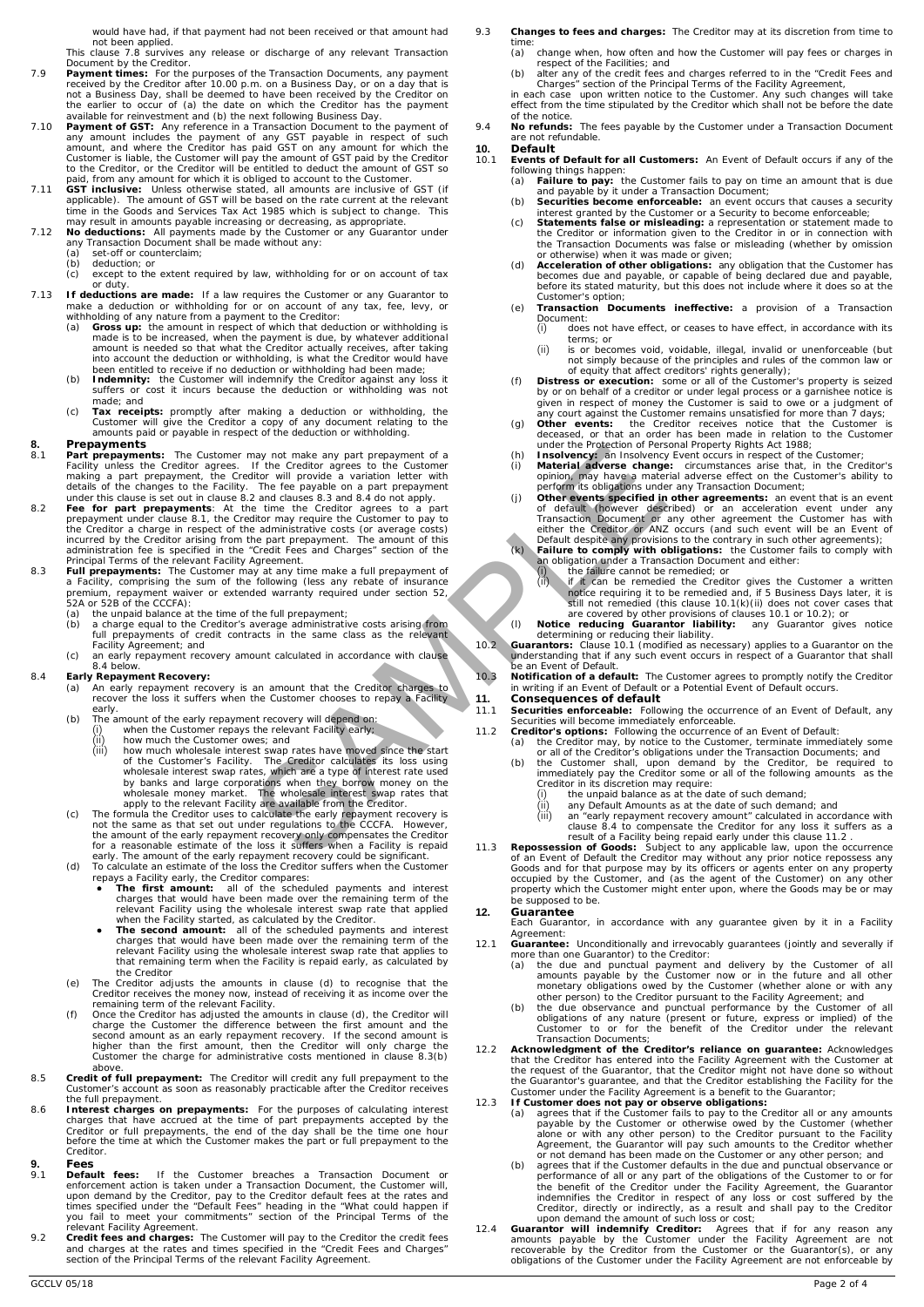the Creditor for any reason whatsoever, whether as a matter of law or as a matter of fact, the Guarantor will indemnify the Creditor against any resulting loss or cost and will pay the amount of any such loss or cost to the Creditor as a principal debtor upon demand;

- 12.5 **Indemnity will survive termination:** Agrees that the obligations of the Guarantor(s) under claus[e 12.4](#page-1-6) survive the termination of the Facility Agreement and payment of all amounts payable by the Customer to the Creditor in connection with the relevant Facility;
- 12.6 **Obligations absolute and unconditional:** Agrees that its obligations as a Guarantor are absolute and unconditional, and will not be released or in any way affected by:
	- (a) the Facility Agreement being unenforceable or otherwise defective; or (b) any variation or release of any Facility Agreement or of any col
	- (b) any variation or release of any Facility Agreement or of any collateral agreement or other Security at any time held by the Creditor, or the release of any other Guarantor; or
	- (c) any concessions by the Creditor to the Customer or to any other Guarantor; or
	- (d) the insolvency, bankruptcy or liquidation (as appropriate) of the Customer or any other Guarantor; or
	-
	- -
		-
		-
- 
- (e) any other act, omission, or rule of law which would, were it not for this<br>caluse, release a guarantor or indeminifer;<br>and irrevocably waives any rule of law to a different effect;<br>**Acknowledgement of Guarantor's obliga** 
	- notwithstanding that this may increase the amounts payable by the<br>Customer to the Creditor and the obligations of the Customer to the<br>Creditor, in each case that are subject to the guarantee of the Guarantor in
	- the Facility Agreement; and (c) the Creditor is not required to marshal or exercise any security, guarantee or other right held by it at any time before enforcing against the Guarantor
- under the Facility Agreement;<br>12.9 **Waiver:** Agrees that it waives in favour of the Creditor all rights against the<br>Customer and any other person or its estate and assets so far as necessary to<br>give effect to anything in t
- the PPSA and, to the extent permissible by law, waives any notices or rights of a "debtor" (as that term is defined in the PPSA) to the extent inconsistent with these terms; and
- 12.11 **Reliance on advice:** Acknowledges that it did not rely on any statement, representation, warranty, document, information or promise (if any) made or provided by or on behalf of the Creditor.

# **13. Notices**

- 13.1 **In writing:** Subject to claus[e 18.14](#page-3-1) and any applicable law, any communication in relation to a Transaction Document must be given in writing signed on behalf<br>of the sender to the address notified by the addressee from time to time for that<br>purpose and may be sent by hand, facsimile, pre-paid mail or
- -
- (a) by hand or courier will be deemed to be received on the day on which it is<br>delivered; (b) by facsimile will be deemed to be received when sent, upon production of a<br>transmission report by the machine from which the fac
- 
- 13.5 **No Creditor liability:** If any oral or electronic communication is acted on by telephone or email or other electronic means.<br>13.5 **No Creditor liability:** If any oral or electronic communication is acted on by
- the Creditor, the Customer and each Guarantor agrees that the Creditor will not<br>be liable for, and the Customer and each Guarantor will not make any claim for<br>any loss or damage incurred as a result of, any error, omission reserves the right to refuse to accept or act on any such instructions.
- **14. Waiver**
	- The rights of the Creditor under the Transaction Documents cannot be waived except by the Creditor giving written notice waiving the particular right.
- 
- **15. Law and jurisdiction**<br>15.1 Law: These General Conditions are governed by New Zealand law.
- 15.2 **Jurisdiction:** In relation to any proceedings about or in connection with the Transaction Documents, the parties agree to submit to the non-exclusive jurisdiction of the New Zealand courts.

### **16. Further assurances**

The Customer and each Guarantor agrees to do all such things as are necessary to ensure that the Creditor receives the full benefit of each Transaction Document, if requested to do so by the Creditor.

### **17. Facsimile execution**

- If the Creditor consents to documentation being faxed to the Creditor, the Customer and each Guarantor will be deemed to undertake that: (a) all documentation has been completed and signed in accordance with the Creditor's requirements;
- (b) the originals of all documentation relating to the transaction will be sent to Creditor on the same day that the documents are faxed to the **Creditor**
- 
- (c) the Customer and each Guarantor will re-execute the documentation without delay, if that should be necessary for any reason; and (d) the Creditor will not be liable for any loss suffered by the Customer or any Guaranto

## **18. Miscellaneous**

18.1 **Indemnities and costs:** Any costs incurred by the Creditor in connection with the enforcement of, taking advice on or taking any action pursuant to any Transaction Document (including, for the avoidance of doubt, any

Creditor and any attorney appointed under a Transaction Document (as

- applicable): (a) for all costs, losses, expenses and liabilities incurred by the Creditor or such attorney in relation to any Transaction Document and in exercising any right under any Transaction Document or recovering any amounts
- payable under any Transaction Document; and (b) against any claim by any person relating to any property of the Customer or the use of any such property;
- and the Customer will pay upon demand all amounts payable in relation to the indemnities given under this clause provided that the Customer will not be obliged to indemnify the Creditor in respect of any costs that are inc
- <span id="page-2-0"></span>
- 18.2 **Engagement of experts and consultants:** The Customer and each Guarantor each agrees that:<br>
(a) any expert or consultant ("Creditor appointee") commissioned by the Creditor to provide services to the Creditor is engag
	- that is caused (directly or indirectly) by anything that a Creditor appointee does or does not do arising out of the provision of a service to the Creditor under this clause [18.2.](#page-2-0)
- 18.3 **Protection of the Creditor's interests:** If the Customer or any Guarantor has not complied with any of its obligations under a Transaction Document or the Creditor considers it necessary or desirable to pay any money or incur any expense in order to protect its interests under a Transaction Document
- 18.4 **Power of attorney:** Each of the Customer and each Guarantor, in accordance with any power of attorney granted by it under a Facility Agreement, irrevocably appoints the Creditor, and every officer, manager and attorney of the Creditor, separately, for valuable consideration to be the attorney of the Customer and each Guarantor with power to:
	- (a) at the Customer's expense, do anything the Customer or any Guarantor is obliged to do under a Transaction Document to which the Customer and such Guarantor is party;
- (b) do anything the attorney thinks desirable to protect or secure the Creditor's rights or interests under such a Transaction Document, to protect or secure the payment or delivery of amounts payable by the Customer or an and any applicable law, any communication<br>
outed the content of the Creditor and rights against the Guarantor<br>
set and center of the content of the animals of the animals of the set and against the Content of the affectiv

delegation).<br>
of the Customer and each Guarantor agrees to ratify everything done by an attorney appointed under the applicable Facility Agreement on the terms set out in this clause, or by any delegate or agent of any such attorney, in accordance

with this clause.<br>
18.5 **Contracts Privity) Act:** For the purposes of the Contracts Privity Act 1982,<br> **each attorney appointed under a Facility Agreement** is entitled to enforce against<br>
the Customer and each Guarantor ea

- 
- 
- 

Customer; and<br>
(b) the Creditor is satisfied that any amounts paid by the Customer or any<br>
the Creditor is satisfied that any amounts paid by the Customer or any<br>
Guarantor to the Creditor prior to that release are not at

- 18.7 **Obligations survive:** Any obligation under the Transaction Documents to pay the Creditor amounts of money as costs, or on account of a loss that the Creditor may have suffered, is a continuing and independent obligation and survives even if the relevant Transaction Document is terminated.
- 18.8 **Creditor's determination conclusive:** The Creditor's written determination of any amount in connection with a Transaction Document (including a determination of how much the Customer owes at a particular time) is conclusive unless there has been a manifest error.
- 18.9 Information about the Customer and each Guarantor: The Customer and each Guarantor: The Customer and each outlet in the Customer in accordance with UDC's Privacy Statement, information about the Customer in accordance
	- including:<br>
	(a) obtaining such information and making such inquiries as the Creditor may<br>
	consider warranted from any source, including credit reference agencies<br>
	and companies related to the Creditor, in relation to the T
	- (b) disclosing information to credit reference agencies, companies related to the Creditor, agents, contractors, professional advisers, Guarantors or assignees or anyone who is considering becoming a Guarantor or assignee; and
	-
	- (c) using information about the Customer or a Guarantor to: (i) unless the Customer or Guarantor (as the case may be) disagrees, send the Customer or any Guarantor promotional material from time to time;
		- (ii) obtain information about the Customer or Guarantor's driver licences from Driver Check, a secure internet site set up by the NZ Transport Agency, such as licence classes and endorsements held, any licence
		- conditions, and licence status; (iii) consider any application for facilities, products or services by the Customer or any Guarantor; and (iv) administer, manage and/or monitor any facilities, products or
		-
	- services provided to the Customer or any Guarantor. UDC may disclose personal information about the Customer (including credit and
- loan information) to the relevant manufacturer of the Goods for the purposes of<br>
giving the Customer information about the manufacture's products or services.<br>
18.10 **Anti-money laundering**: The Creditor may disclose infor